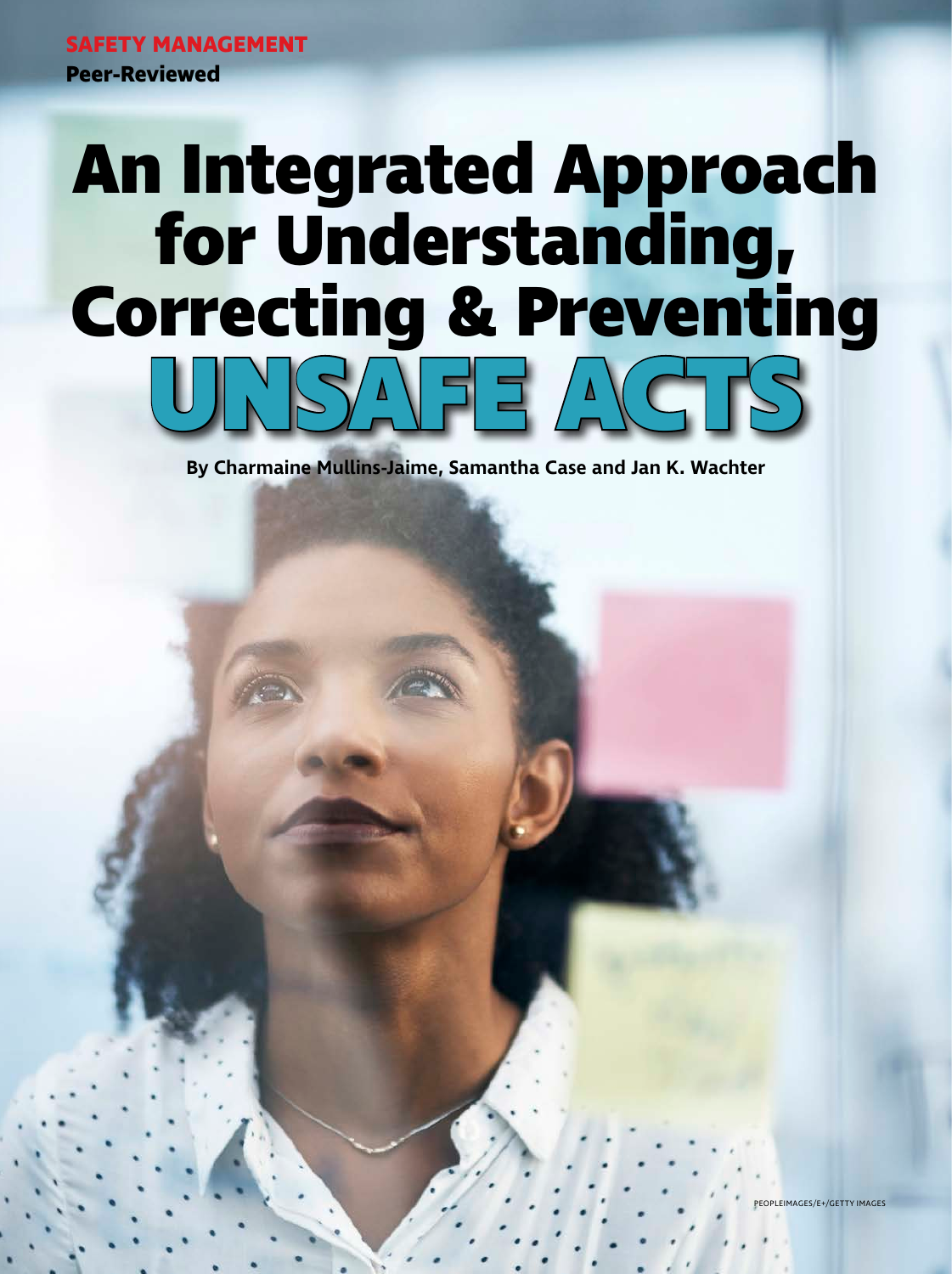**A REVIEW OF**<br>tendency to<br>approach is is<br>safety, safety<br>proach prom<br>elimination<br>many organ **A REVIEW OF THE HISTORY OF THE SAFETY FIELD** reveals an apparent tendency to change how safety is managed according to whatever approach is in vogue (e.g., regulatory-based safety, behavior-based safety, safety management systems, human performance). Each approach promises to be the cure-all for understanding the causes and elimination of unsafe acts leading to incidents. This also has led to many organizations adopting only a singular approach to managing their safety function and addressing unsafe acts and their impacts within a limited scope (Wachter & Yorio, 2014; 2018).

This strategy has not likely been successful over the years. Although incident rates have decreased over the past century, the rates of severe and fatal incidents have remained fairly constant in recent years (BLS, 2019). The majority of incidents are still being attributed to human error as was true at the start of industrialization (Reason, 1990). For example, in industries such as rail transport and airlines, human error is the top cause of incidents (Koen, 2015). Approximately 80% of airplane incidents are due to human error (e.g., pilots, air traffic controllers, mechanics), while 20% are due to equipment failures (Ranking, 2007). Human error has been implicated in 94% of motor vehicle crashes, due to violations and the presence of error precursors such as speeding, fatigue, and drunk or distracted driving (Brown, 2017).

OSH professionals continue to look for some catchall solution to resolve unsafe acts and incidents in the workplace. Both the mooring of a safety program's direction to a single bright star, then its eventual replacement with another seemingly brighter star on the horizon seem to be the historic norm. It seems that the plateauing of serious injuries and fatalities and the continued attribution of incidents to unsafe acts indicate that no single approach has been or can be successful at understanding and addressing the complex and varied origins of unsafe acts and resulting incidents.

Even though it has been estimated that 80% of incidents or more result from workers' actions or behaviors, at least 70% of these actions are likely caused by deficiencies not in humans but rather in management systems and work conditions (U.S. DOE, 2009; Wachter & Yorio, 2013a; 2014). Incomplete incident investigations support the often quoted and misapplied information that incidents are overwhelmingly caused by unsafe acts, but do not further examine the contribution of the work environment or broader safety management context of the incident (Seo, 2005). Incident investigations often stop only at the proximal cause of an incident (i.e., an unsafe behavior; Reason, 1990). From experience, the authors believe the reasons for doing this include the chronological closeness of the unsafe act to the incident itself, the ease that an answer can be quickly

#### **KEY TAKEAWAYS**

**•Most organizations adopt a primary approach to designing and implementing their safety programs, typically either system or behavioral approaches.**

**•No single safety management approach seems to be entirely successful for understanding the causes of unsafe acts in the workplace in order to develop effective corrective and preventive actions. There are both advantages and disadvantages to using either safety management system or behavioral approaches.**

**•To better understand the causes of unsafe acts and perform appropriate corrective and preventive actions, a more comprehensive and integrated model based on system, behavioral and human performance approaches should be adopted. A recommended model is presented in this article.**

**•The human performance approach can act as a bridge for using both system and behavioral approaches for understanding the cause of unsafe acts in an organization.**

offered to management for the cause of an incident, that blame can be assigned to nonmanagement personnel, and the effortlessness required for generating solutions, sometimes misguidedly, to the unsafe act (e.g., training or punishment). Incomplete incident investigations often lead to adopting only corrective actions to address the unsafe act or condition, rather than preventive actions to address the basic or distant causes of the incident. Investigations must provide both corrective and preventive solutions to managing unsafe acts from both short-term and long-term perspectives.

#### **Current Perceived Situation**

Based on the authors' review of expertise being sought by hiring organizations in their online job advertisements for OSH professionals during the past year, the authors believe that organizations currently lean toward using one of two major approaches to managing their safety function: a strategic safety management system (SMS) approach, seeking to correct and prevent failures in the management system including process design, or a tactical behavior-based safety (BBS) approach, influencing how workers choose to perform their work. Pragmatically, aspects of both approaches are necessary to address unsafe acts in the workplace. Neither alone is a silver bullet that would exclusively solve the problem of correcting or preventing unsafe acts in the workplace, since individual strategies have not lessened the strong association of unsafe acts with incident occurrence.

What is often missing in these corrective or preventive approaches is overt consideration for worker interfaces with tasks at hand and workers' ability to assess and control the hazards and risks within their local work environment. This is particularly important for skilled laborers that are expected to work safely, effectively and autonomously with little or no supervision, such as tradespersons, and in environments with constantly changing risk factors, such as in healthcare. This has led to an emerging third approach to safety management: a human performance (HP) approach that embraces aspects of both SMS and BBS approaches. An HP approach recognizes that worker empowerment and specific worker interfaces with tasks, systems and the environment are central to safety management.

## **Safety Management Systems**

An SMS aims to improve workplace safety performance by regularly identifying safety and health risks and implementing policies, processes and procedures to mitigate and control those risks. Consensus standards such as ISO 45001 and ANSI Z10 are built upon a foundation of continuous improvement; that is, repeatedly planning for, controlling, monitoring and reducing OSH risks. By adopting an SMS approach, multiple layers of defense often result in the organization, thereby protecting workers.

SMSs and their components (e.g., management commitment, communication) have been shown to have positive effects on safety performance outcomes and safety behaviors (Bottani et al., 2009; Fernandez-Muniz et al., 2012; Ismail et al., 2012; Kim et al., 2019). Worker engagement has been shown to moderate the relationship between an SMS's effectiveness and safety performance outcomes (Wachter & Yorio, 2014).

Worker participation or involvement has become a recent trademark component of SMSs, particularly the ISO 45001 standard. But worker engagement is not necessarily guaranteed when worker participation is required by a consensus standard. This distinction is critical: Workers may participate in safety programs but may not be cognitively and emotionally invested in the system (e.g., showing pride, enthusiasm and interest in safety programs). This seems to suggest that an SMS approach alone may not be enough to effectively improve safety if workers are not adequately engaged and integrated into the SMS.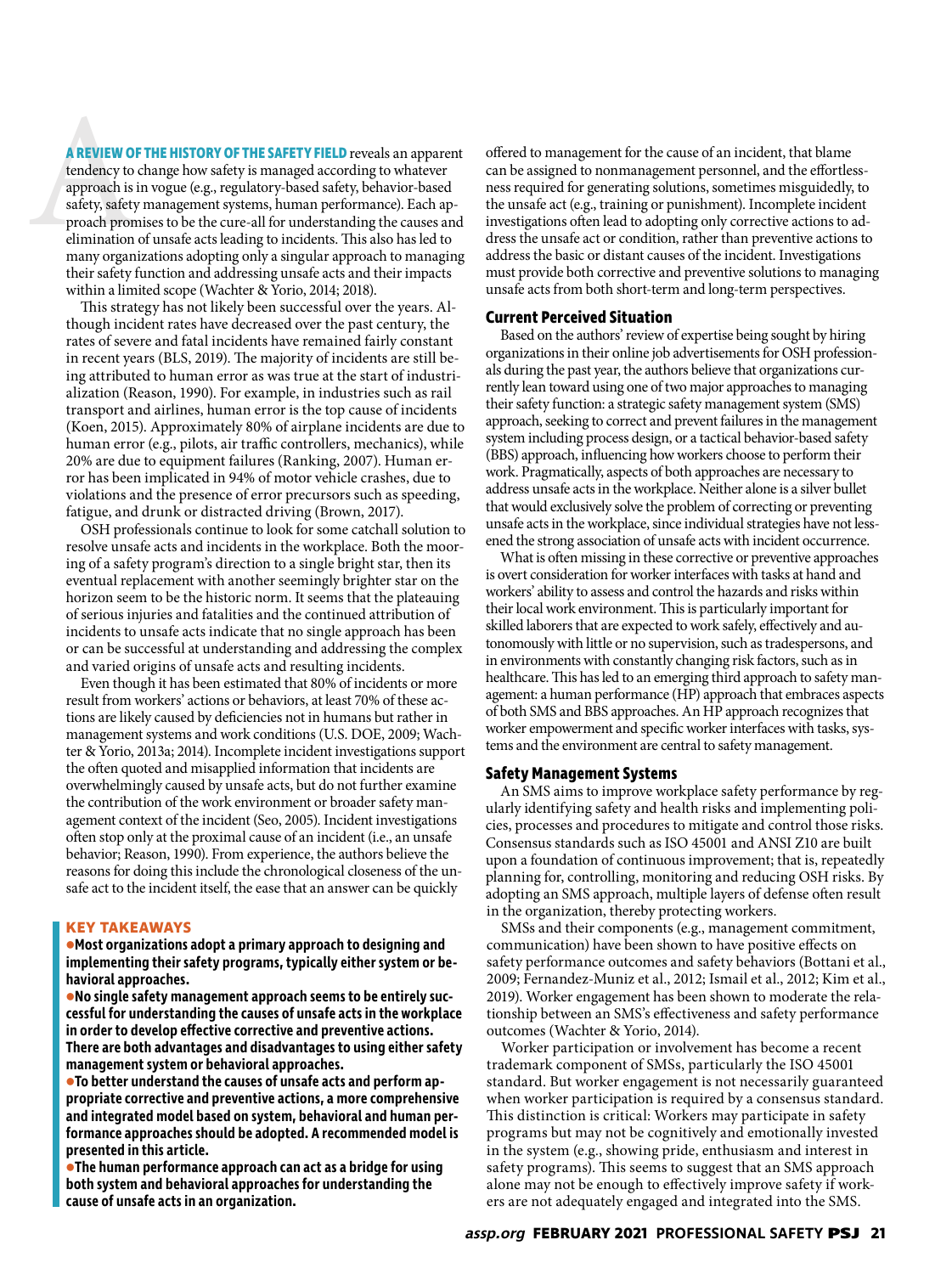# **FIGURE 1 THE HUMAN PERFORMANCE PERSPECTIVE OF INCIDENTS**



**Note. Adapted from Human Performance Improvement Handbook, Volume 1: Concepts and Principles (DOE-HDBK-1028-2009), by U.S. Department of Energy, 2009; "Current Practices Related to the Use of Human Performance Improvement and Worker Engagement Tools," by J.K. Wachter and P.L. Yorio, 2013a, Journal of Safety, Health and Environmental Research, 8(3), 70-80; "Human Performance Tools: Engaging Workers as the Best Defense Against Errors and Error Precursors," by J.K. Wachter and P.L. Yorio, 2013b, Professional Safety, 68(2), 54-64; and "A System of Safety Management Practices and Worker Engagement for Reducing and Preventing Accidents: An Empirical and Theoretical Investigation," by J.K. Wachter and P.L. Yorio, 2014, Accident Analysis and Prevention, 68, 117-130 (https://doi.org/10.1016/j.aap.2013.07.029).**

In addition, SMSs are imperfect because they are developed and implemented by imperfect people and their imperfect organizations. Although policies, processes and programs are developed with the goal of successfully mitigating risks, it is not possible to plan for and prevent every scenario given the constraints and resources needed that would impact financial viability. Further, creating additional policies may not resolve conflicts between how the work is imagined and how the work is being performed, especially if workers are not truly involved in designing and implementing an SMS (Dekker, 2014). The "proceduralization" of safety through the policies, processes and procedures demanded by an SMS may in the end create a "concretized" system that may not be resilient, adaptive or specific enough to control the occurrence of unsafe acts by workers influenced by changing tasks and fluctuating work environments.

These deficiencies in and limitations of SMSs create a need for supplemental or additional organizational risk management strategies to understand the cause of and avoid unsafe acts.

# **Behavior-Based Safety**

BBS focuses on addressing worker behaviors (i.e., increasing safe behaviors and reducing at-risk behaviors) to prevent work-related injuries and incidents. BBS strategies involve developing performance goals, objectively observing and measuring critical safety behaviors of frontline employees, tracking results and providing feedback. BBS places an emphasis on accountability, responsibility and commitment that can help a worker in their own safety self-management to go above and beyond what is required to prevent injuries (DeJoy, 2005; Geller, 2005; Geller & Clarke, 1999; Hidley & Krause, 1994; Yuan & Wang, 2012). Interventions

that are implemented to change behaviors typically fall into three categories: instruction, support and motivation (Geller, 2005).

While the underlying premise of BBS has remained consistent over time (i.e., observe worker behaviors and provide feedback and support) various iterations and expansions have been put into practice. For example, the activator/antecedent-behavior-consequence (ABC) approach can help identify the triggers for the behavior that stem from the working environment or gaps in the safety management system (Geller, 2005; Yuan & Wang, 2012). However, the BBS approach has suffered in its implementation. BBS's focus has tended to remain strongly focused on the worker at the "sharp edge" of incidents and the self-management of their own behavior, rather than delving deeper into the systems, policies and practices in place that may be causing unsafe acts (Dekker, 2014). This can potentially result in underreporting of safety incidents to management due to fear of being blamed or punished as well as correcting only behavioral symptoms of system deficiencies (DeJoy, 2005; Dekker, 2014). Using only a BBS approach to address unsafe acts may hinder the ability to fix the real problems that are present in the organization and its policies and programs (DeJoy, 2005). Thus, additional strategies are needed to complement the strengths of BBS.

## **Human Performance**

It seems that the advantages of SMS approaches tackle some of the disadvantages of BBS approaches and, likewise, the advantages of BBS approaches tackle some of the disadvantages of SMS approaches. But is there another way of understanding and addressing unsafe acts that incorporates or links the best features of both SMS and BBS programs and addresses deficiencies common in both?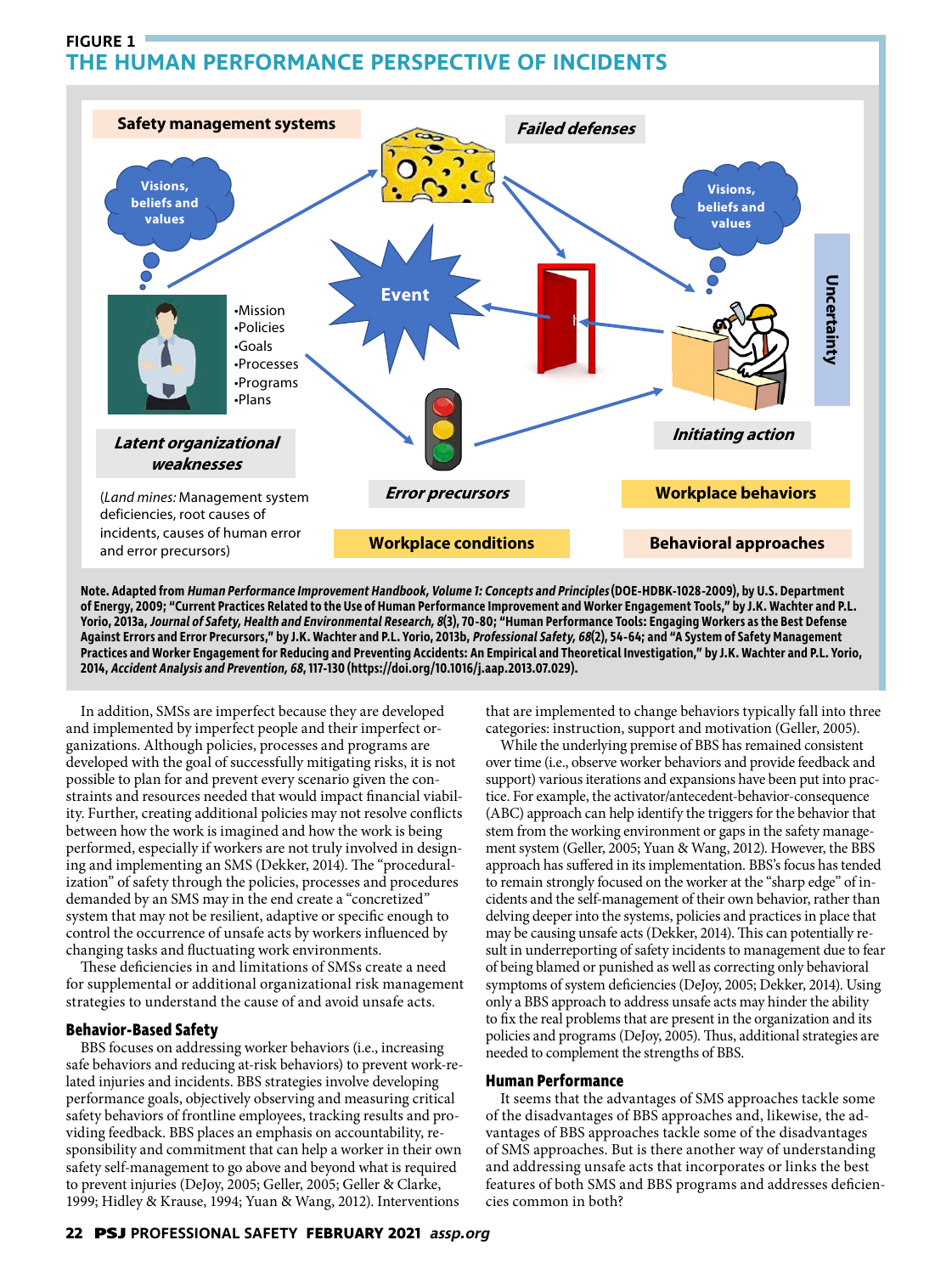# **FIGURE 2 ISO 45001 FRAMEWORK & PDCA MODEL**





A recent view of human error emphasizes that unsafe acts and errors are symptoms of larger problems within the system (Dekker, 2014). As discussed, organizations that implement SMSs can still experience safety problems because of latent weaknesses in the organization. These weaknesses can lead to the presence of error precursors that increase the probability of unsafe acts occurring (Wachter & Yorio, 2013b). The HP approach views workers and their engagement as necessary components to dealing with error precursors and improving workplace safety and can work with SMS and BBS approaches in an integrated way (Figure 1). The HP approach views the worker as an asset to the organization rather than as a liability and as the focal point in which the processes, procedures, environment, conditions, facilities and equipment intersect (Wachter & Yorio, 2013b). Workers manage safety on a very personal level by 1. being perceptive of workplace and individual conditions that lead to the presence of error precursors and 2. being perceptive of defenses that may be failing. The HP approach supports the notion of autonomous workers being in control of their safety by adapting organizational SMSs and their own behaviors to that which their individual situations require.

Error precursors that can lead to unsafe acts and incidents include 1. task demands (e.g., pressure to work fast, multitask or deal with high workloads); 2. worker-specific capabilities and skills (e.g., unfamiliar or infrequent tasks, lack of knowledge or experience, poor problem-solving or communication skills); 3. worker-specific cognitive characteristics (e.g., worker overconfidence, attitudes, mental biases or assumptions); and 4. the working environment (e.g., distractions and interruptions, changes or departures from routine, unexpected work or equipment conditions). These error precursors can arise from SMS deficiencies (e.g., poor hiring practices, a production-over-safety mentality, poor task assignment, poor work design processes) that can potentially lead to unsafe acts, incidents or near-hits (Wachter & Yorio, 2013b).

HP and worker engagement tools can be used to identify and deal with error precursors so that unsafe acts and subsequent adverse events are minimized. HP tools aim to increase the mental and social skills needed to perform work safely and effectively. HP-focused safety and health management practices have been shown to improve safety performance outcomes (Yorio & Wachter, 2014).

## **Human Performance Tools**

HP tools reduce human error by making workers more mindful of their work and environment, increasing workers' situational and self-awareness, helping workers identify error precursors, and having workers more accurately estimate and respond to risk (Wachter & Yorio, 2013b). They also provide clear guidance on when to stop and seek additional guidance or get help in the face of changing, confusing or new situations encountered. Examples of human performance tools are pretask and posttask briefings, self-checking, stop-and-think activities, field-level hazard assessments and jobsite reviews, coaching and observation, safety questioning, three-way communication, concurrent verification, and worker involvement in procedure appraisal aimed

to ensure that procedures are practicable and translate situational awareness into procedural awareness (Wachter & Yorio, 2013b).

With most incidents being associated with human factor-type errors, building HP tools into the SMS can help reduce human errors and provide workers with the knowledge, skills and autonomy to actively manage the hazards in their environment and changing work conditions.

## **SMS Consensus Standards & HP**

ISO 45001:2018 is the most recent significant safety management consensus standard that has been issued. While SMSs call for employee/worker consultation, ISO 45001 attempts to include more of an HP approach by putting leadership and worker participation in the center of the plan-do-check-act (PDCA) model (Figure 2). While there is a big difference between participation and true emotional and cognitive engagement in safety (Wachter & Yorio, 2014), ISO 45001 is at least a better attempt to draw SMSs out of the boardroom toward the "sharp edge" of incidents and injuries like BBS approaches. Organizations that choose to incorporate HP even further into their SMSs will adopt a worker-centered approach and build their policies, procedures and processes outward starting from the worker interface. They also involve the workers in the design and assessment phases of their SMSs. Since human factors errors are associated with many incidents, consideration of worker interaction with error precursors at the design stage of the SMS and building provisions into the management system for multimodal layers of protections would enhance the functioning and worth of SMSs. Through policies, procedures and HP tools that can be used more autonomously by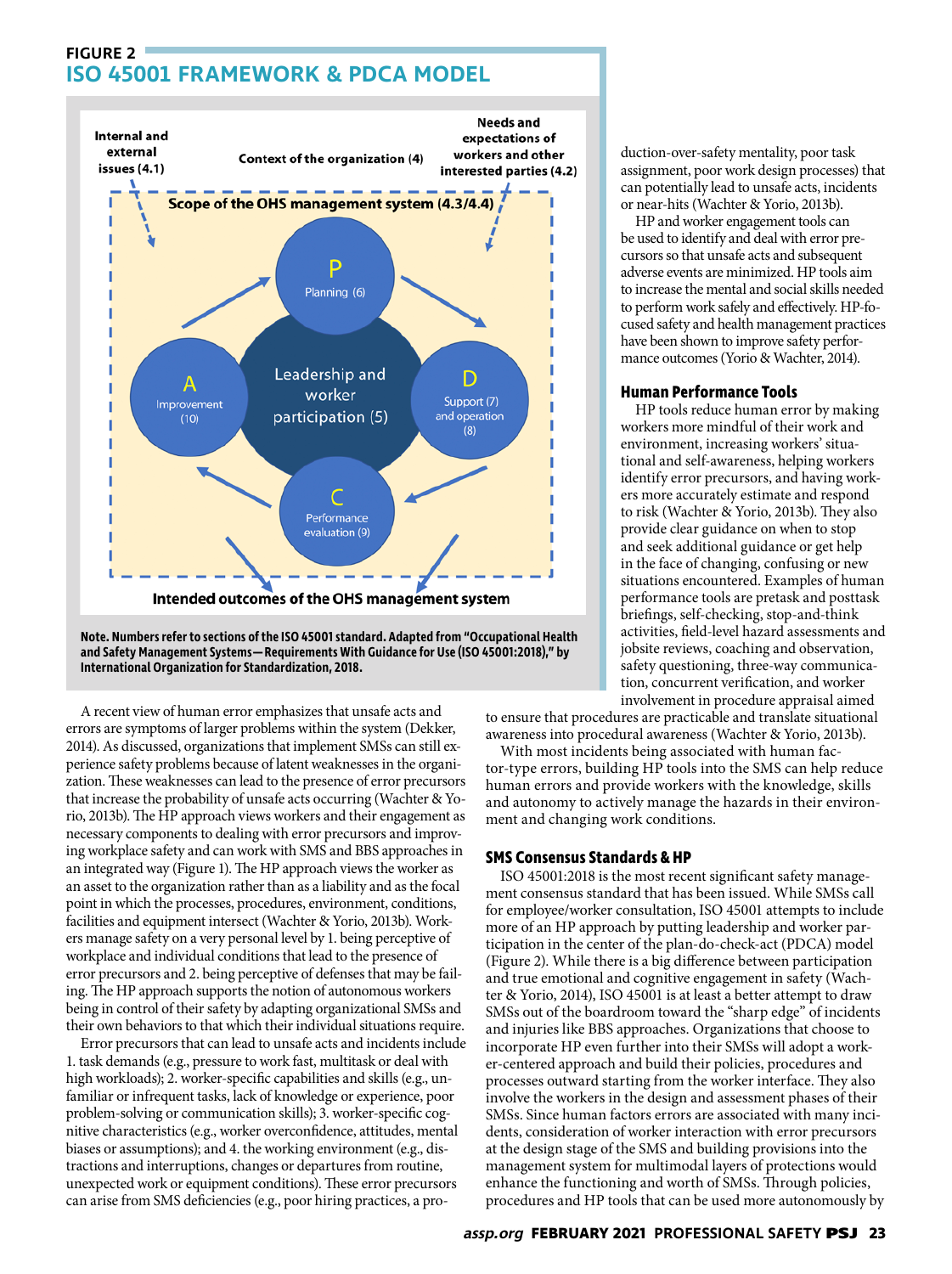# **TABLE 1 PROPOSED SEQUENTIAL PROCESS TO CORRECT & PREVENT UNSAFE ACTS**

| Human performance (HP) approach                                                                                                                                                                                                                                 |            | <b>Corrective action</b>                                                                                                                                                                                                                                                                                                                                                                                           | <b>Preventive action</b>                                                                                                                                                                                                                                                                                                                                                                                                                                                                                                                                          |
|-----------------------------------------------------------------------------------------------------------------------------------------------------------------------------------------------------------------------------------------------------------------|------------|--------------------------------------------------------------------------------------------------------------------------------------------------------------------------------------------------------------------------------------------------------------------------------------------------------------------------------------------------------------------------------------------------------------------|-------------------------------------------------------------------------------------------------------------------------------------------------------------------------------------------------------------------------------------------------------------------------------------------------------------------------------------------------------------------------------------------------------------------------------------------------------------------------------------------------------------------------------------------------------------------|
| 1. Did the presence of error<br>precursors contribute to the<br>error, unsafe act or at-risk<br>behavior?                                                                                                                                                       | lf<br>yes: | Eliminate the presence or better defend against the<br>effect or impact of the error precursors for that worker<br>or task, if possible. Requires management support<br>from line management to top management<br>depending on how widespread the error precursor is.                                                                                                                                              | Have management develop new or revised work<br>policies or implement action plans to<br>organizationally eliminate the frequency of error<br>precursor presence. Requires top management<br>support. May require a paradigm shift by<br>management to eliminate error precursor.                                                                                                                                                                                                                                                                                  |
| 2. If error precursors were<br>present, did the worker identify<br>the precursors using HP tools?                                                                                                                                                               | If<br>no:  | Identify whether new or revised HP tools are required<br>for identifying the specific error precursor and provide<br>them accordingly. Retrain worker if appropriate HP<br>tools were present or available but were not used.                                                                                                                                                                                      | Add new HP tools to the arsenal of tools being<br>utilized and train workers on these tools. Training<br>could occur during new employee orientation or<br>when determined necessary by management.                                                                                                                                                                                                                                                                                                                                                               |
| 3. Ask, "What is the worst thing<br>that could have happened due<br>to the error, unsafe act or at-risk<br>behavior?" Are appropriate,<br>multiple layers of defense<br>available and working to<br>protect the worker from the<br>realistic worst consequence? | If<br>no:  | Provide to the worker or impose upon the task<br>additional layers of defense to protect the worker<br>against the impacts of the error or unsafe act.                                                                                                                                                                                                                                                             | Develop and implement new or revised policies or<br>procedures on requirements for adopting layers of<br>defense based on risk levels. This could mean<br>revising prestartup safety review processes. Audit<br>the implementation of the policy or procedure.                                                                                                                                                                                                                                                                                                    |
| Safety management systems (SMS) approach                                                                                                                                                                                                                        |            |                                                                                                                                                                                                                                                                                                                                                                                                                    |                                                                                                                                                                                                                                                                                                                                                                                                                                                                                                                                                                   |
| 4. Did the design of the process<br>prevent the worker from<br>performing the work safely?                                                                                                                                                                      | If<br>yes: | Change the process design for the specific situation.                                                                                                                                                                                                                                                                                                                                                              | Change the method for designing and modifying<br>processes to include OSH professional review and<br>sign-off. For example, manage change by ensuring<br>that new processes and process changes prompt a<br>new risk assessment or a review of risk assessment,<br>and new and existing controls are assessed for<br>their effectiveness in controlling hazards. Ensure<br>that subject matter expertise is sought, including<br>from workers, prior to OSH professional review<br>and sign-off. Consider adopting a formal<br>prevention through design program. |
| 5. Was the desired safe act or<br>behavior written in a standard<br>operating procedure (SOP), job<br>hazard analysis (JHA) or job<br>safety analysis (JSA)?                                                                                                    | If<br>no:  | Rewrite the specific SOP, JHA or JSA to include the safe<br>act or behavior.                                                                                                                                                                                                                                                                                                                                       | Change the SOP, JHA or JSA authoring process to<br>include more rigorous safety analyses. Have OSH<br>professionals review them.                                                                                                                                                                                                                                                                                                                                                                                                                                  |
| 6. Was the worker physically<br>and emotionally capable of<br>performing the work?                                                                                                                                                                              | If<br>no:  | Make reasonable accommodations for the specific<br>situation if possible.                                                                                                                                                                                                                                                                                                                                          | Review and revise hiring and worker placement<br>practices, including how tasks are assigned.                                                                                                                                                                                                                                                                                                                                                                                                                                                                     |
| 7. Could the worker perform<br>the task if the individual's life<br>depended on it?                                                                                                                                                                             | If<br>no:  | Train the specific employee on the specific task.                                                                                                                                                                                                                                                                                                                                                                  | Add critical safe behavior to the training program.<br>Include the behavior in new employee orientation<br>or group training as appropriate.                                                                                                                                                                                                                                                                                                                                                                                                                      |
| <b>Behavioral approach</b>                                                                                                                                                                                                                                      |            |                                                                                                                                                                                                                                                                                                                                                                                                                    |                                                                                                                                                                                                                                                                                                                                                                                                                                                                                                                                                                   |
| 8. Did triggers (antecedents) for<br>safe behavior exist?                                                                                                                                                                                                       | If<br>no:  | Provide safe behavior triggers (antecedents) for the<br>specific situation. Triggers could include providing<br>caution signage, making PPE readily available that is<br>comfortable and easy to use, and discussing the<br>negative consequences of the unsafe act during staff<br>meetings.                                                                                                                      | Revise processes to add the placement of triggers<br>(antecedents) into the design and operation of<br>processes and safety documentation (i.e., SOP,<br>JHA, JSA).                                                                                                                                                                                                                                                                                                                                                                                               |
| 9. Did triggers (antecedents) for<br>unsafe behavior exist?                                                                                                                                                                                                     | f <br>yes: | Remove triggers (antecedents). Look for error<br>precursors being triggers. Triggers can include factors<br>such as PPE not being readily available, comfortable or<br>in pristine condition, workers being in a hurry, peer<br>pressure, or poor risk perception.                                                                                                                                                 | Revise processes to add the removal of triggers<br>(antecedents) during the design, operation and<br>training on processes and reflected in safety<br>documentation (i.e., SOP, JHA, JSA).                                                                                                                                                                                                                                                                                                                                                                        |
| 10. Had all positive<br>consequences to unsafe<br>behavior been removed?                                                                                                                                                                                        | If<br>no:  | Remove positive consequences. Look for specific<br>rewards and recognitions that are being provided for<br>working unsafely especially by the task manager.<br>Positive consequences of performing an unsafe act<br>could be situations such as saves time, is more<br>convenient, supports peer acceptance, results in more<br>praise for meeting production goals, or increased pay<br>by speeding up piecework. | Conduct senior management analysis and<br>implement actions to stop rewarding unsafe<br>behaviors. Look for organizational barriers to<br>safety excellence (e.g., production over safety<br>philosophy) that may reinforce unsafe behaviors.<br>Could require a paradigm shift on the part of<br>management.                                                                                                                                                                                                                                                     |
| 11. Had all positive<br>consequences to safe behavior<br>been provided?                                                                                                                                                                                         | If<br>no:  | Provide consequences for safe behaviors in the task or<br>work area. The best consequences are sooner, more<br>certain and positive. Positive consequences could be<br>immediate worker praise by task manager, on-the-<br>spot safety awards, and recognition of safety<br>performance in staff meetings.                                                                                                         | Conduct senior management analysis and<br>implement organizational actions to reward safe<br>behaviors. Implement a site-wide reward and<br>recognition system for managers and employees<br>who promote or exhibit safe behaviors.                                                                                                                                                                                                                                                                                                                               |

**Comprehensive and sequential process to correct and prevent unsafe acts observed in the workplace or identified during incident investigations.**

**Note. Adapted from "Human Performance and Safety Culture," by J.K. Wachter and P.L. Yorio, 2018, in Supervisors' Safety Manual (11th ed., Chapter 3), L.F. Martin & D. Corcoran (Eds.), National Safety Council.**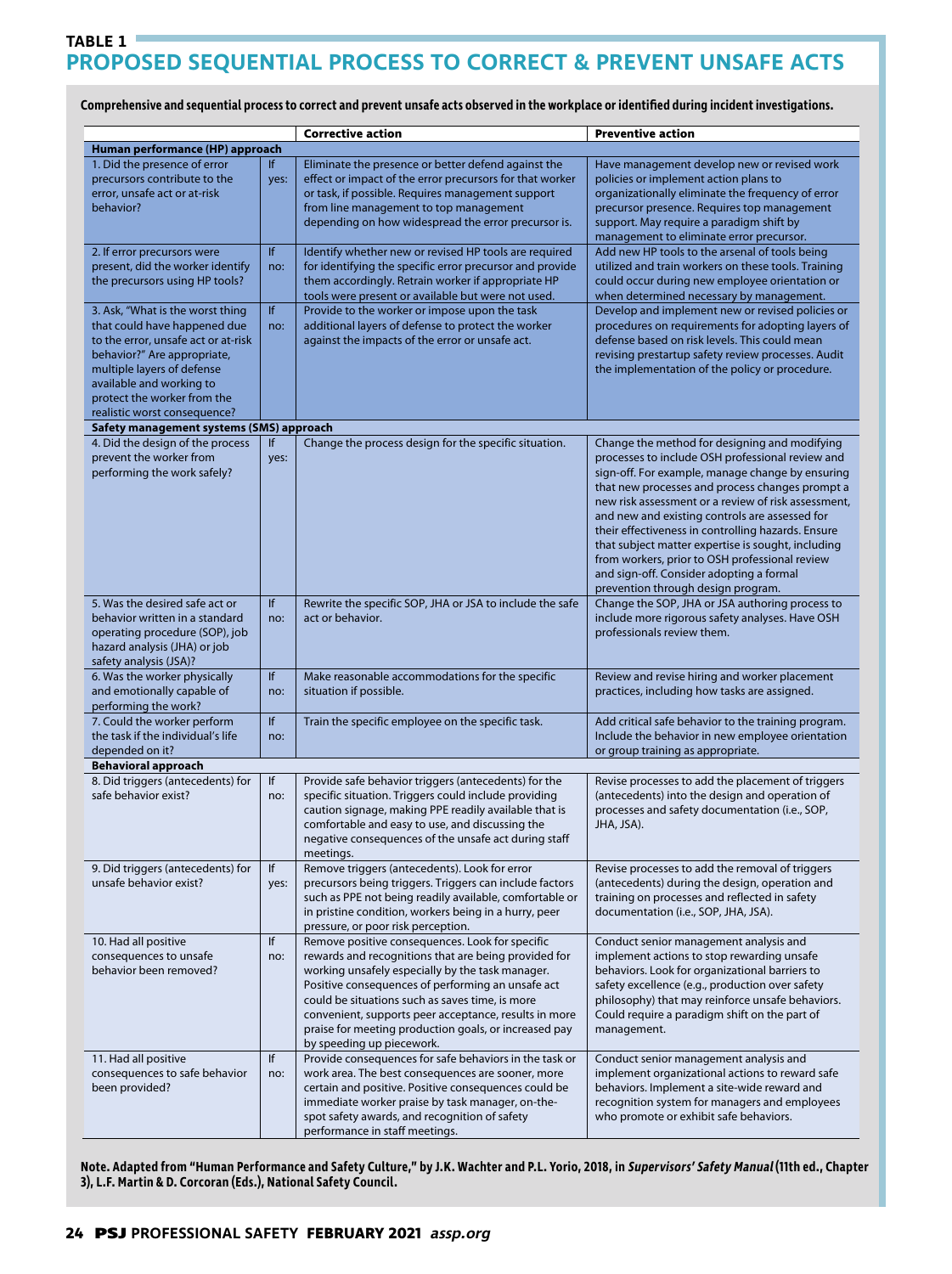workers to manage their safety and situations that they encounter in the workplace, organizational outcomes can be improved.

# **Current Issues in Dealing With Unsafe Acts & Investigating Incidents**

When investigating unsafe acts or resulting incidents, companies will often use root-cause analysis aiming to focus their attention on fixing whatever is determined to be the singular root cause of the unsafe act or incident. Top industry choices for investigation techniques are cause-and-effect models, such as fishbone diagrams and five-why methods. Cause-and-effect models that only seek a single root cause can be problematic. While the intent is positive and admirable, this approach often fails to recognize that human decision-making is complex and diverse. Most scenarios that govern human behaviors are not linear. Many incidents involving people are complex because people and situations are complex. Thus, there could be many causes of an incident or reasons employees may be acting in unsafe ways. Stopping at superficial or single causes and not looking at all issues such as design, systems, management, supervision, training, human factors, equipment and environment are potential shortcomings with these cause-and-effect models (Oakley, 2012). Thus, while root-cause analyses can be helpful in prioritizing resources and actions, looking for a root cause as a single-minded goal can lead organizations to overlook distal causes that may be even more problematic as they continue to occur.

For example, if we were to look at an unsafe act or an incident in a fault-tree analysis, we would likely see many failures or flaws that would qualify as "or" gates leading to multicausal factors from various areas such as organizational factors, materials and equipment, rather than a single true root cause. Many of these failures would be considered error precursors in a human performance model. The presence of these failures or precursors must be addressed, not just the root cause. Additionally, following a root-cause path tends to narrow the focus and place blame on the worker (Dekker, 2012). However, investigations based on a just culture tend to take an HP systems approach and only punish violations if they are intentional without the presence of error precursors (Dekker, 2012).

# **A Comprehensive, Sequential Approach to Addressing Unsafe Acts & Investigating Incidents**

Given the interrelatedness of and deficiencies within system, behavioral and human performance approaches that attempt to manage safety in organizations (Wachter & Yorio, 2013b) and the reality that there could be multiple causes of unsafe acts, the authors propose a comprehensive and sequential approach to understanding the causes of unsafe acts, their role in incident causation, and corrective and preventive actions that can be taken. This approach is multifaceted, integrating the major safety philosophies currently used by organizations (Figure 3) and described in this article.

When trying to identify the causes of unsafe acts and correct and prevent unsafe acts or the incidents resulting from them, consider using the structured, sequential approach for performing the investigation shown in Table 1. The process begins with the human performance approach, then applies SMS concepts, followed by more behavioral approaches.

## Step 1: Apply Human Performance Approach

Human performance is considered first. Unless error precursors and failing defenses are addressed, the policies, processes, plans and procedures emanating from an SMS to address risks could be rendered ineffective. Even the slightest of hazards can be activated by an unsafe behavior to cause an incident if error precursors are present. The OSH professional should first look at task demands, task conditions and the timing of tasks that could explain the unsafe act. For example, was the worker rushed, distracted, interrupted, multitasking, performing the task for the first time, performing an unfamiliar, infrequent or nonroutine task, working at the end of a shift, a second shift, or an erratic work schedule, returning to work after being off 3 or more days, assigned a high workload, conducting a difficult physical or mental task, performing a monotonous task, experiencing changes and departures from routine, or experiencing unexpected equipment performance or environmental conditions in the field?

A more difficult analysis for the OSH professional is to assess whether error precursors associated with the worker's cognitive characteristics are present that could explain the unsafe act, such as being tired or sick, exhibiting overconfidence, taking mental shortcuts or biases, having poor risk perception or bad assumptions, lacking knowledge or proficiency, having a poor ability to handle stress, or having poor problem-solving or communication skills.

These error precursors are not tied to a particular hazard, but rather to how work is conducted and under what conditions (e.g., the worker interface with the task). The reason identifying the presence of and dealing with these error precursors is first in the proposed model is that error precursors are risk moderators. They can affect the execution of many tasks across the organization (beyond the specific one being analyzed) and can lead to activating typically inconsequential hazards to cause adverse events.

However, the ultimate question for OSH professionals and their organizations to address is why these error precursors are allowed to exist in the organization in the first place. The answer typically lies in SMS deficiencies that often lead to barriers in achieving organizational safety excellence (Gualardo, 2014). For example, these SMS deficiencies (which normally require root-cause type analysis to identify them) could range from unrealistic production schedules to poor task assignment by managers, from mindless budget reduction mandates to inadequate work/rest regimes, or from widening spans of control (resulting in stress, multitasking and loss of concentration) to complacency and overconfidence developed due to presumed superior safety performance, as measured by OSHA statistics and other lagging indicators (Gualardo, 2014).

Many more organizational deficiencies can contribute to the presence of error precursors leading to unsafe acts. Additional questions for the OSH professional to ask are whether the worker was aware of the presence of any error precursors, why the worker was not aware of the presence of these precursors if they were present, and why, if the worker was aware of these error precursors, nothing was done to deal with them. If the presence of error precursors had been known, workers could have attempted to take both offensive and defensive actions against their potential impacts, such as heightening their situational and self-awareness or reaffirming that defenses or controls are in place and operational in the workplace.

This is where the adoption of human performance tools in the workplace could be beneficial (Wachter & Yorio, 2013b). However, the use of these HP tools must be supported by management, consistently implemented by workers, and lead to actions taken by management if the presence of these error precursors reflects a pattern of mismanagement causing organizational barriers to safety and health excellence.

The presence and effectiveness of layers of defense is often a collateral analysis when attempting to address unsafe acts through a human performance approach. According to HP theory, events occur due to the presence of error precursors and/or failing defenses (Figure 1, p. 22). Thus, an analysis must occur to assess whether the impacts of an unsafe act could have been avoided or lessened if existing defenses had been working op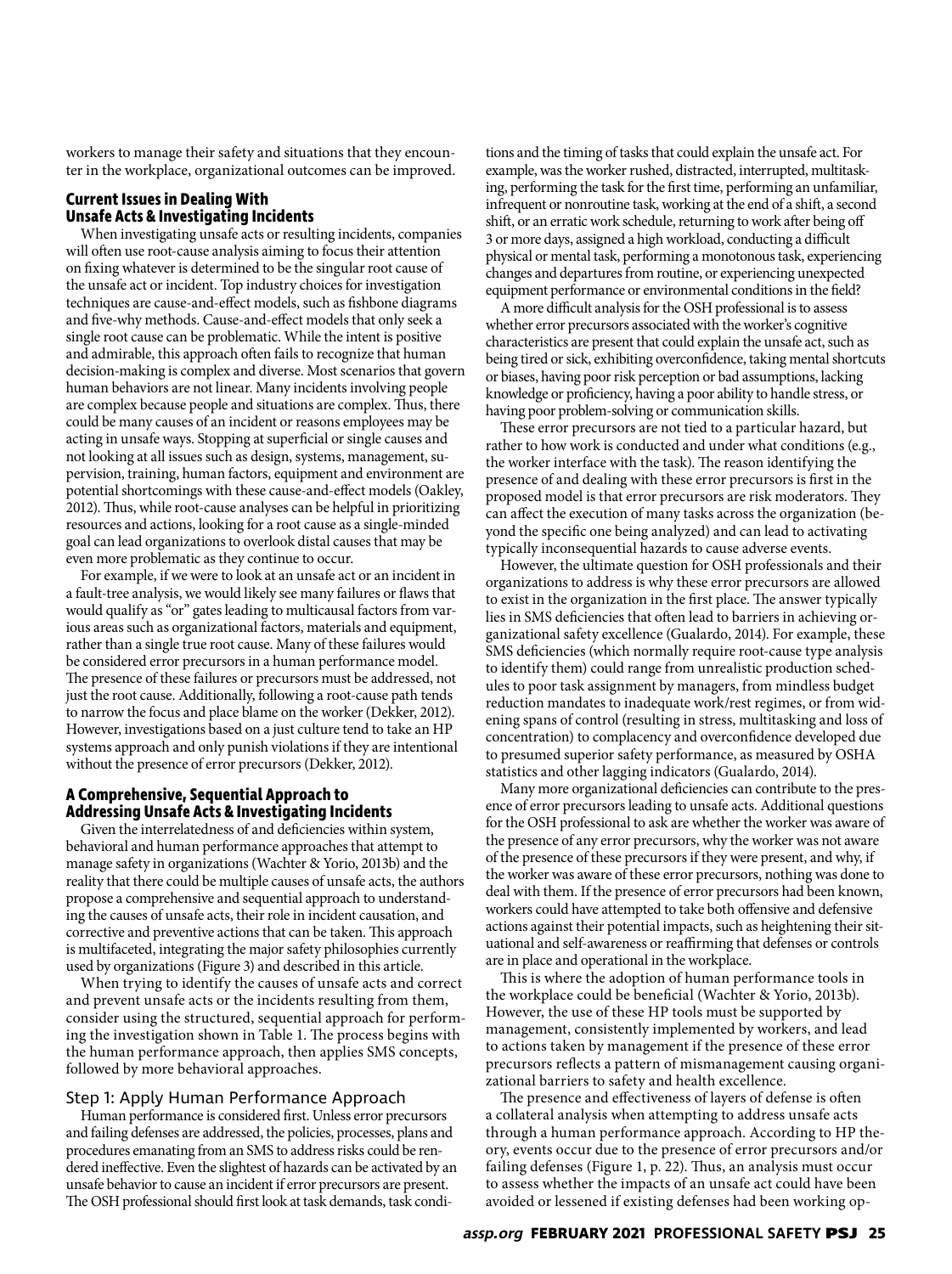timally or additional layers of defense had been implemented. Thus, this particular HP line of thinking does not attempt to eliminate the unsafe act (unlike dealing effectively with error precursors), but rather in protecting the worker and the organization from the effects of the unsafe act and error precursors.

## Step 2: Apply SMS Concepts

SMS deficiencies are addressed next. Often, causes for unsafe actions and their resulting incidents are traced back to SMS deficiencies. These deficiencies can be considered structural fixes and most times can be effectively implemented with strong management support. Many of these fixes are preventive in nature (e.g., issuing, revising or enforcing a process, plan or procedure). From an SMS perspective, OSH professionals might ask whether the process design prevented the worker from working safely. To do this, they would need to consider inputs to the process including appropriateness of tools, equipment and workspace design as well as assess the effectiveness of the risk assessment and identified controls resulting from that process.

If process design facilitated the unsafe behavior, then an SMS approach not only should prompt a process design change but also would trigger a review of the risk assessments associated with the process, including an assessment of existing controls, to determine how changes might impact these controls and what controls must be added or changed. This might also trigger a review of the process itself that allowed the poor process design to occur in the first place and prompt more robust management-of-change efforts, including having safety reviews evaluated by OSH professionals. In smaller or less complex organizations, this might mean OSH professionals facilitate or review risk assessments with the input of designers and workers. However, what can happen as organizations grow and become more complex is that the OSH professional unwittingly takes on the oversight role of policing changes with limited time available to effectively conduct thorough assessments of hazards and risks. A more effective suggestion is to ensure that management-of-change procedures require the change initiator to facilitate the safety review and risk assessment with OSH professional and worker input, and OSH professional approval is given only after worker input has been adequately considered. For this to be practical, the OSH professional would have to train those stakeholders in how to conduct risk assessments and in appropriate control selection based on the hierarchy of controls. While this may seem like more work up front, it will pay in the long run through more collaborative and sustainable risk management efforts requiring less oversight.

Another SMS approach is to look at the procedures in place to assess whether they facilitate positive behaviors. A review of the applicable work instructions or standard operating procedures might reveal that safe behaviors are not promoted. In this case, an SMS approach would include expectations for safe behavior within the work instructions. Moreover, such an approach would address the process by which procedures are developed so that when performing or referring to risk assessments as part of the procedure design, safe behaviors are specified as necessary controls and highlighted as such in the work instructions.

A wide variety of human factors type issues involve somatic and psychological predispositions to particular tasks wherein some people are better suited to certain tasks than to others. An assessment of whether the person is more apt to safely performing the particular tasks should be a consideration in the hiring process and placement practices. However, some human factor considerations are transient related to burnout, fatigue and emotional distraction. A way to assess and possibly remediate these conditions is by having a culture of positive, open dialogue and good working relationships between employees and supervisors, whereby supervisors can recognize when employees are not feeling their best and can respond appropriately and empathetically to the situation, such as by suggesting the worker take an extended break or by assigning less-taxing activities that day. From a systems perspective, this can be made possible by supportive organizational policies that take a total worker health approach, promoting policies that enable supervisors and workers to respond to these transient risk factors (e.g., allowance of personal days, process and policy design that considers fatigue and burnout avoidance).

Another question the investigator might consider under an SMS approach is whether the worker could perform the task if the individual's life depended on it. If the answer is no, then an immediate response would be to train the employee on the task and add critical safe behaviors to the training program and in new hire orientation.

## Step 3: Apply Behavioral Approaches

The SMS approach is followed by behavioral approaches, which could be considered as a last resort for resolving unsafe acts, largely due to the difficulties in changing worker behavior and in permanently changing that behavior over the long term in the absence of continuing motivators and consequences. Additionally, not all unsafe acts are necessarily behavioral or intentional choices (i.e., violations). However, adding triggers and positive consequences to encourage safe acts and eliminating triggers and positive consequences to discourage unsafe acts can be powerful mechanisms for organizations to adopt.

For example, consider a situation in which a worker was found not wearing the appropriate PPE while performing a hazardous task. Through interviews with the worker, the OSH professional may discover several triggers and consequences that resulted in and from this behavior. Triggers for not wearing the PPE could include lack of training or awareness of the requirement, low perception of risk, lack of available PPE, and the worker finding the PPE cumbersome. On the other side are consequences, both positive and negative, for that unsafe behavior. Positive consequences for the worker may be increased comfort and efficiency to get the job done, whereas a negative consequence is an injury, although the worker perceives the likelihood of this occurring as low. This context demonstrates why a worker might choose to forgo PPE in this instance. Therefore, the OSH professional should work with senior management and frontline workers to reduce the triggers for the unwanted behavior including tolerance for the unwanted behavior, identify positive triggers that influence safe behaviors, and eliminate any unintended positive consequences of the unsafe act such as reward for other gains made by forgoing safety precautions.

A participatory approach that incorporates feedback and rewards may help motivate individuals to change their behaviors (Geller, 2005). In this example, that could mean the company implements new training, invests in comfortable PPE, makes PPE easily accessible, provides positive feedback to workers wearing PPE, and more. It is likely that many of these issues will be identified and addressed earlier in the process, but explicitly including the basic tenets of behavioral approaches here provides a more complete context of the work environment.

## Benefits of an Integrated Approach

This integrated approach is pragmatic for a number of reasons: 1. It does not rely on one safety approach to addressing the problem with unsafe acts.

2. It offers practical solutions in terms of possible corrective and preventive actions for organizations to take based on the conditions found to be present.